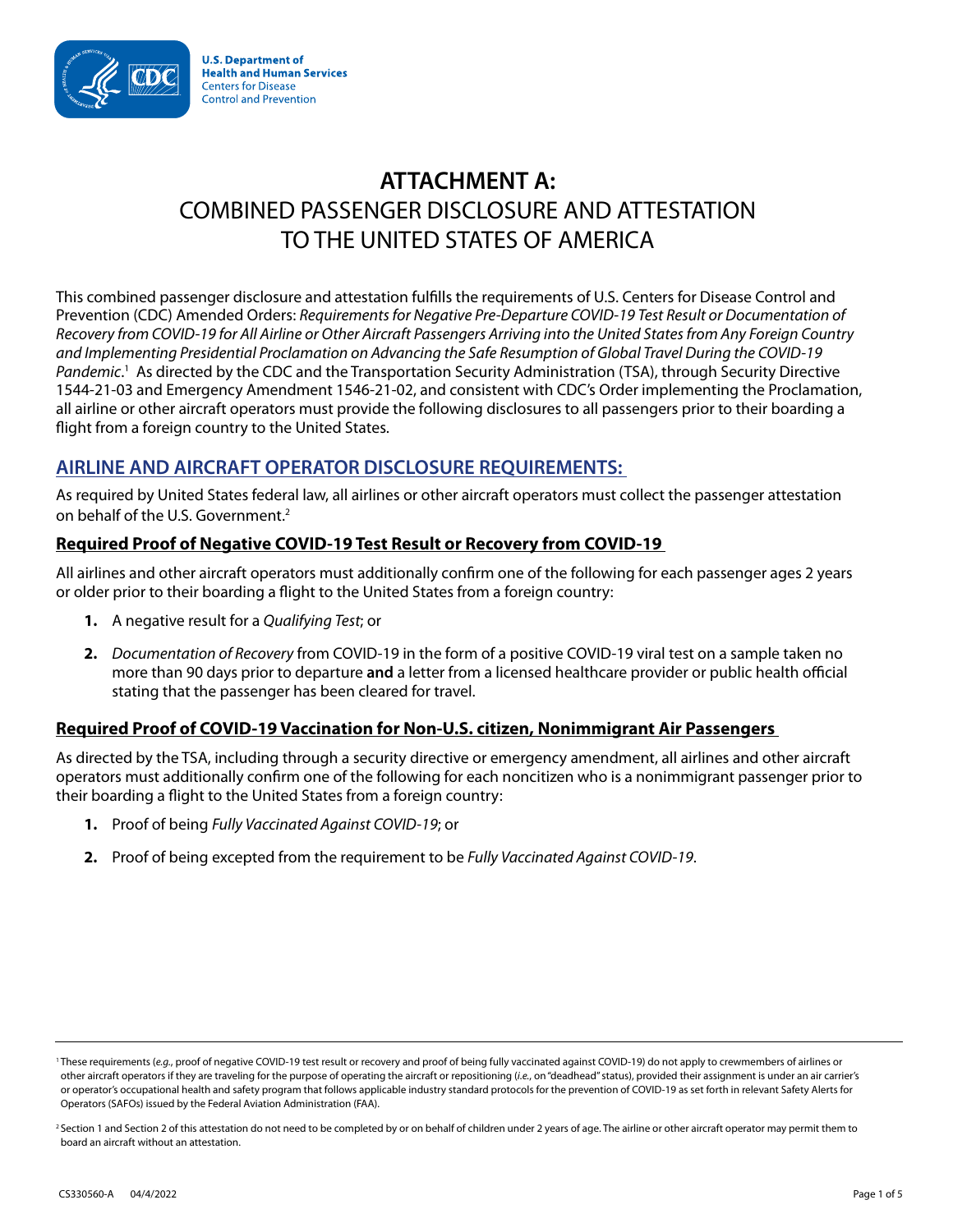

**U.S. Department of Health and Human Services Centers for Disease Control and Prevention** 

# **PASSENGER DISCLOSURE AND ATTESTATION TO THE UNITED STATES OF AMERICA**

The information provided below must be accurate and complete to the best of the individual's knowledge. Under United States federal law, the applicable portion of the attestation must be completed for each passenger ages 2 years or older and the attestation must be provided to the airline or aircraft operator prior to boarding a flight to the United States from a foreign country. Failure to complete and present the applicable portion of the attestation, or submitting false or misleading information, could result in delay of travel, denial of boarding, or denial of boarding on future travel, or put the passenger or other individuals at risk of harm, including serious bodily injury or death. Any passenger who fails to comply with these requirements may be subject to criminal penalties. Willfully providing false or misleading information may lead to criminal fines and imprisonment under, among other provisions, 18 U.S.C. § 1001. Providing this information can help protect you, your friends and family, your communities, and the United States. CDC appreciates your cooperation.

**One attestation form must be filled out for each passenger ages 2 years or older. The attestation may be filled out by the air passenger or on behalf of the air passenger by a legal representative, such as a parent or guardian.** 

- **Section 1: All air passengers ages 2 years or older flying to the United States must complete Section 1.**
- **Section 2: Any passenger age 2 years or older who is not a U.S. citizen, U.S. national, lawful permanent resident, or an immigrant (***"Covered Individual"***) who is seeking to enter the United States by air travel must also complete Section 2 of this attestation and comply with applicable after travel requirements in Section 2.**

|  |                                                |                           | am attesting on (Select one): |
|--|------------------------------------------------|---------------------------|-------------------------------|
|  | PRINT FIRST AND LAST NAME                      |                           |                               |
|  | $\bigcirc$ My own behalf $\bigcirc$ Behalf of: |                           |                               |
|  |                                                | PRINT FIRST AND LAST NAME |                               |

#### **SECTION 1: Requirement for Proof of Negative COVID-19 Test Result or Recovery from COVID-19**  *(check one box)*

#### **A. NEGATIVE PRE-DEPARTURE TEST RESULT**

● I attest that I have (or the person I am attesting on behalf of has) received a **negative** pre-departure test result for COVID-19. The test was a viral test that was conducted on a specimen collected no more than **1 calendar day** before the flight's departure.

#### **B. DOCUMENTATION OF RECOVERY FROM COVID-19**

● I attest that I have (or the person I am attesting on behalf of has) tested **positive** for COVID-19 and **been cleared for travel** by a licensed healthcare provider or public health official. The test was a viral test that was conducted on a specimen collected no more than 90 days before the flight's departure.

## **C. HUMANITARIAN EXEMPTION**

● I attest that I have (or the person I am attesting on behalf of has) **received a humanitarian exemption to the testing requirement**, as determined by CDC and documented by an official U.S. Government letter.

3 Any passenger who is not a U.S. citizen, U.S. national, lawful permanent resident, or an immigrant is referred to as a Covered Individual because they are covered by the Presidential Proclamation and CDC's Amended Order: Implementing Presidential Proclamation on Advancing the Safe Resumption of Global Travel During the COVID-19 Pandemic. This term does not apply to crewmembers of airlines or other aircraft operators if such crewmembers and operators adhere to all industry standard protocols for the prevention of COVID-19, as set forth in relevant guidance for crewmember health issued by the CDC or by the FAA in coordination with the CDC.

Public reporting burden of this collection of information is estimated to average 2 hours per response, including the time for reviewing instructions, searching existing data sources, gathering and maintaining the data needed, and completing and reviewing the collection of information. An agency may not conduct or sponsor, and a person is not required to respond to, a collection of information unless it displays a currently valid OMB Control Number. Comments regarding this burden estimate or any other aspect of this collection of information, including suggestions for reducing this burden, may be submitted to CDC/ATSDR Reports Clearance Officer, 1600 Clifton Road NE, MS D-74, Atlanta, Georgia 30333; ATTN: PRA 0920-1318.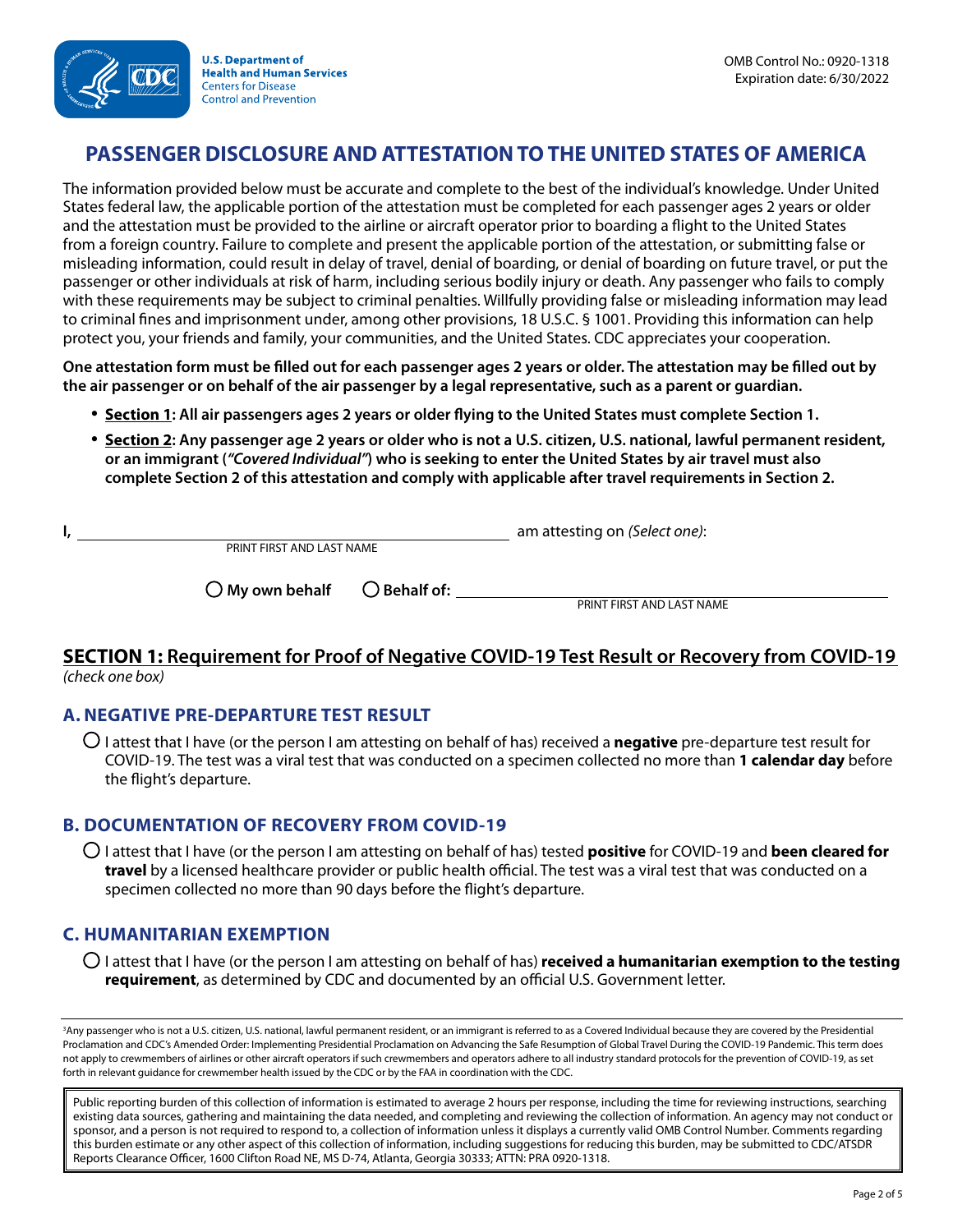(not a U.S. citizen, U.S. national, lawful permanent resident, or an immigrant)

| <b>A. FULLY VACCINATED</b><br>(If you select A, skip to signature page and sign the form to complete Attestation.)                                                                                                                                                                                                                                                                                                                                                                     |
|----------------------------------------------------------------------------------------------------------------------------------------------------------------------------------------------------------------------------------------------------------------------------------------------------------------------------------------------------------------------------------------------------------------------------------------------------------------------------------------|
| $\bigcirc$ I attest that I am (or the person I am attesting on behalf of is) <b>fully vaccinated</b> against COVID-19.                                                                                                                                                                                                                                                                                                                                                                 |
| <b>B. NOT FULLY VACCINATED</b>                                                                                                                                                                                                                                                                                                                                                                                                                                                         |
| $\bigcirc$ I am not fully vaccinated and attest that I am (or the person I am attesting on behalf of is) excepted from the<br>requirement to present Proof of Being Fully Vaccinated Against COVID-19 based on one of the following (make<br>one choice, as applicable):                                                                                                                                                                                                               |
| $\bigcirc$ Diplomatic and Official Foreign Government Travel (complete C only, then sign the form to complete Attestation).                                                                                                                                                                                                                                                                                                                                                            |
| $\bigcirc$ Child ages 2 through 17 years (complete D only, then sign the form to complete Attestation).                                                                                                                                                                                                                                                                                                                                                                                |
| $\bigcirc$ Participant in certain COVID-19 vaccine trials, as determined by CDC (complete D only, then sign the form to<br>complete Attestation).                                                                                                                                                                                                                                                                                                                                      |
| $\bigcirc$ Medical contraindication to an accepted COVID-19 vaccine, as determined by CDC (complete E only, then sign<br>the form to complete Attestation).                                                                                                                                                                                                                                                                                                                            |
| $\bigcirc$ Humanitarian or emergency exception, as determined by CDC and documented by an official U.S. Government<br>letter (complete F only, then sign the form to complete Attestation).                                                                                                                                                                                                                                                                                            |
| $\bigcirc$ Valid nonimmigrant visa holder (excluding B-1 or B-2 visas) and citizen of a Foreign Country with Limited<br>COVID-19 Vaccine Availability, as determined by CDC (complete F only, then sign the form to complete Attestation).                                                                                                                                                                                                                                             |
| $\bigcirc$ Member of the U.S. Armed Forces or spouse or child (ages 2 through 17 years) of a member of the U.S. Armed<br>Forces (proceed to signature line only, then sign the form to complete Attestation).                                                                                                                                                                                                                                                                          |
| $\bigcirc$ Sea crewmember traveling pursuant to a C-1 and D nonimmigrant visa (complete F only, then sign the form to<br>complete Attestation).                                                                                                                                                                                                                                                                                                                                        |
| $\bigcirc$ Person whose entry is in the U.S. national interest as determined by the Secretary of State, the Secretary of<br>Transportation, the Secretary of Homeland Security, or their designees (complete G only, then sign the form to<br>complete Attestation).                                                                                                                                                                                                                   |
| C. EXCEPTION: Diplomat and Official Foreign Government Travel                                                                                                                                                                                                                                                                                                                                                                                                                          |
| $\bigcirc$ I attest that I am (or the person I am attesting on behalf of is) excepted from the requirement to present Proof of<br>Being Fully Vaccinated Against COVID-19 and made the following arrangements (must check all boxes in C and<br>then sign Attestation).                                                                                                                                                                                                                |
| $\Box$ To be tested with a COVID-19 viral test 3-5 days after arriving in the United States, unless I have (or this person<br>has) documentation of having recovered from COVID-19 in the past 90 days;                                                                                                                                                                                                                                                                                |
| $\Box$ To self-quarantine for a full 5 calendar days following arrival, even if the result of my (or this person's) post-arrival<br>viral test is negative, except during periods when my (or this person's) attendance is required to carry out the<br>purposes of the diplomatic or official foreign government travel (e.g., to attend official meetings or events),<br>unless I have (or this person has) documentation of having recovered from COVID-19 in the past 90 days; and |
| $\Box$ To self-isolate for a full 5 calendar days and properly wear a well-fitting mask any time I am (or this person is)<br>around others during my (or this person's) isolation period and for an additional 5 days after ending isolation,                                                                                                                                                                                                                                          |
| • if the result of the post-arrival viral test is positive; or                                                                                                                                                                                                                                                                                                                                                                                                                         |

• if I develop (or this person develops) COVID-19 symptoms.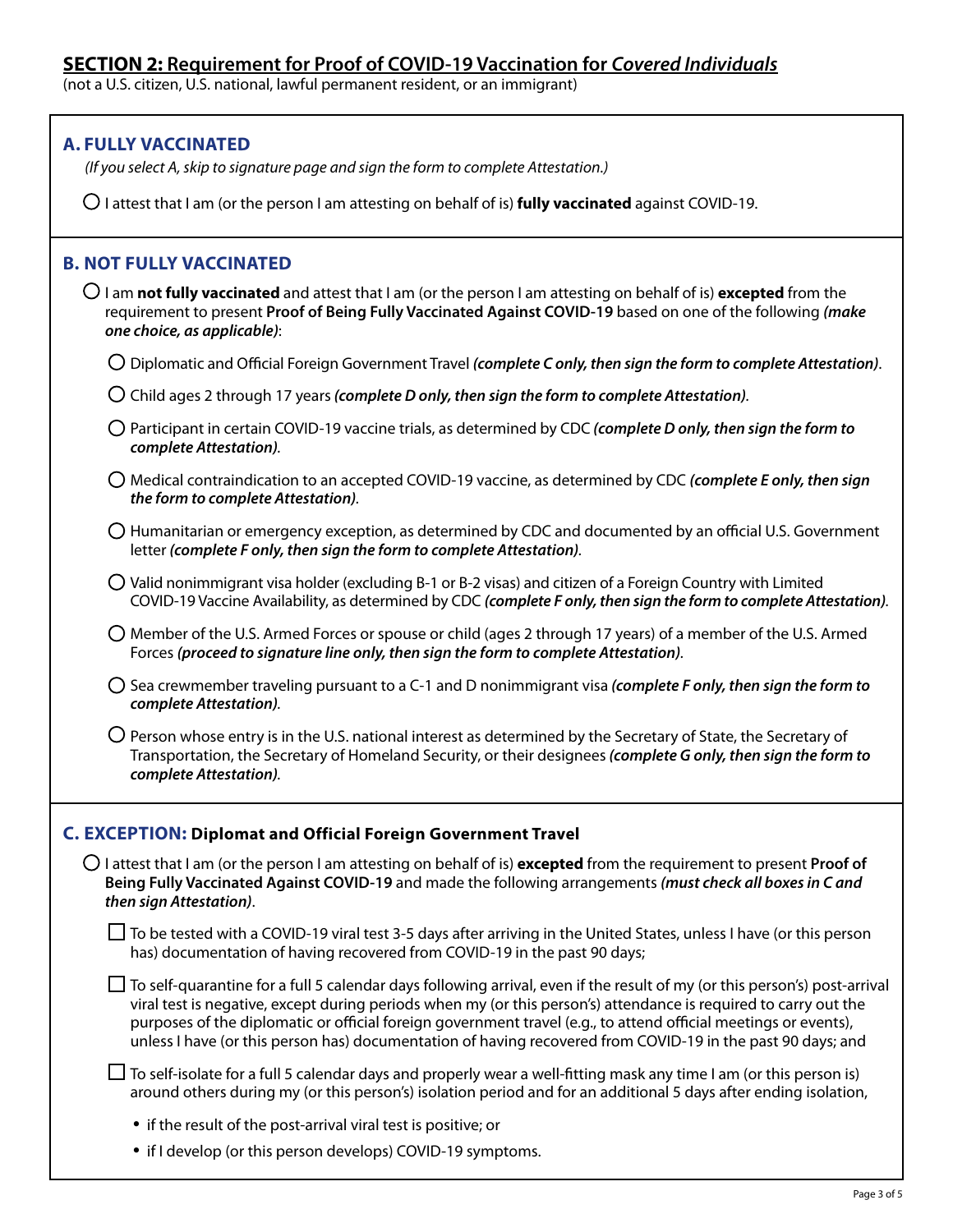| <b>D. EXCEPTIONS:</b>                                                                                                                                                                                                                                                                                    |
|----------------------------------------------------------------------------------------------------------------------------------------------------------------------------------------------------------------------------------------------------------------------------------------------------------|
| • Child 2 to 17 years of age                                                                                                                                                                                                                                                                             |
| • Participant in certain COVID-19 vaccine trials as determined by CDC                                                                                                                                                                                                                                    |
| $\bigcirc$ I attest that I am (or the person I am attesting on behalf of is) <b>excepted</b> from the requirement to present Proof of<br>Being Fully Vaccinated Against COVID-19 and made the following arrangements (must check all boxes in D and<br>then sign Attestation).                           |
| $\Box$ To be tested with a COVID-19 viral test 3-5 days after arriving in the United States, unless I have (or the person<br>has) documentation of having recovered from COVID-19 in the past 90 days;                                                                                                   |
| To self-isolate for a full 5 calendar days and properly wear a well-fitting mask any time I am (or this person is)<br>around others during my (or this person's) isolation period and for an additional 5 days after ending isolation,                                                                   |
| • if the result of the post-arrival viral test is positive, or                                                                                                                                                                                                                                           |
| • if I develop (or this person develops) COVID-19 symptoms.                                                                                                                                                                                                                                              |
| E. EXCEPTION: Medical contraindication to an accepted COVID-19 vaccine as determined by CDC                                                                                                                                                                                                              |
| $\bigcirc$ I attest that I am (or the person I am attesting on behalf of is) excepted from the requirement to present Proof of<br>Being Fully Vaccinated Against COVID-19 and made the following arrangements (must check all boxes in E and<br>then sign Attestation).                                  |
| $\Box$ To be tested with a COVID-19 viral test 3-5 days after arriving in the United States, unless I have (or this person<br>has) documentation of having recovered from COVID-19 in the past 90 days;                                                                                                  |
| $\sf J$ To self-quarantine for a full 5 calendar days, even if the result of my (or this person's) post-arrival viral test is<br>negative, unless I have (or this person has) documentation of having recovered from COVID-19 in the past 90<br>days; and                                                |
| To self-isolate for a full 5 calendar days and properly wear a well-fitting mask any time I am (or this person is)<br>around others during my (or this person's) isolation period and for an additional 5 days after ending isolation,                                                                   |
| • if the result of the post-arrival viral test is positive, or                                                                                                                                                                                                                                           |
| • if I develop (or this person develops) COVID-19 symptoms.                                                                                                                                                                                                                                              |
| <b>F. EXCEPTIONS:</b>                                                                                                                                                                                                                                                                                    |
| . Humanitarian or emergency exception as determined by CDC;                                                                                                                                                                                                                                              |
| • Valid nonimmigrant visa holder (excluding B-1 or B-2 visas) and citizen of a Foreign Country with<br>Limited COVID-19 Vaccine Availability as determined by CDC; or                                                                                                                                    |
| • Sea crewmember traveling pursuant to a C-1 and D nonimmigrant visa                                                                                                                                                                                                                                     |
| $\bigcirc$ I attest that I am (or the person I am attesting on behalf of is) <b>excepted</b> from the requirement to present Proof of<br>Being Fully Vaccinated Against COVID-19 and made the following arrangements (must check all boxes in F and<br>then sign Attestation).                           |
| □ To be tested with a COVID-19 viral test 3-5 days after arriving in the United States, unless I have (or this person<br>has) documentation of having recovered from COVID-19 in the past 90 days;                                                                                                       |
| $\Box$ To self-quarantine for a full 5 calendar days, even if the result of my (or this person's) post-arrival viral test is<br>negative, unless I have (or this person has) documentation of having recovered from COVID-19 in the past 90 days;                                                        |
| J To self-isolate for a full 5 calendar days and properly wear a well-fitting mask any time I am (or this person is)<br>around others during my (or this person's) isolation period and for an additional 5 days after ending isolation,<br>if the result of the post-arrival viral test is positive; or |
| • if I develop (or this person develops) COVID-19 symptoms; and                                                                                                                                                                                                                                          |
| • To become fully vaccinated against COVID-19 within 60 days of arriving in the United States, or as soon                                                                                                                                                                                                |

thereafter as is medically appropriate, if intending to stay in the United States for more than 60 days.